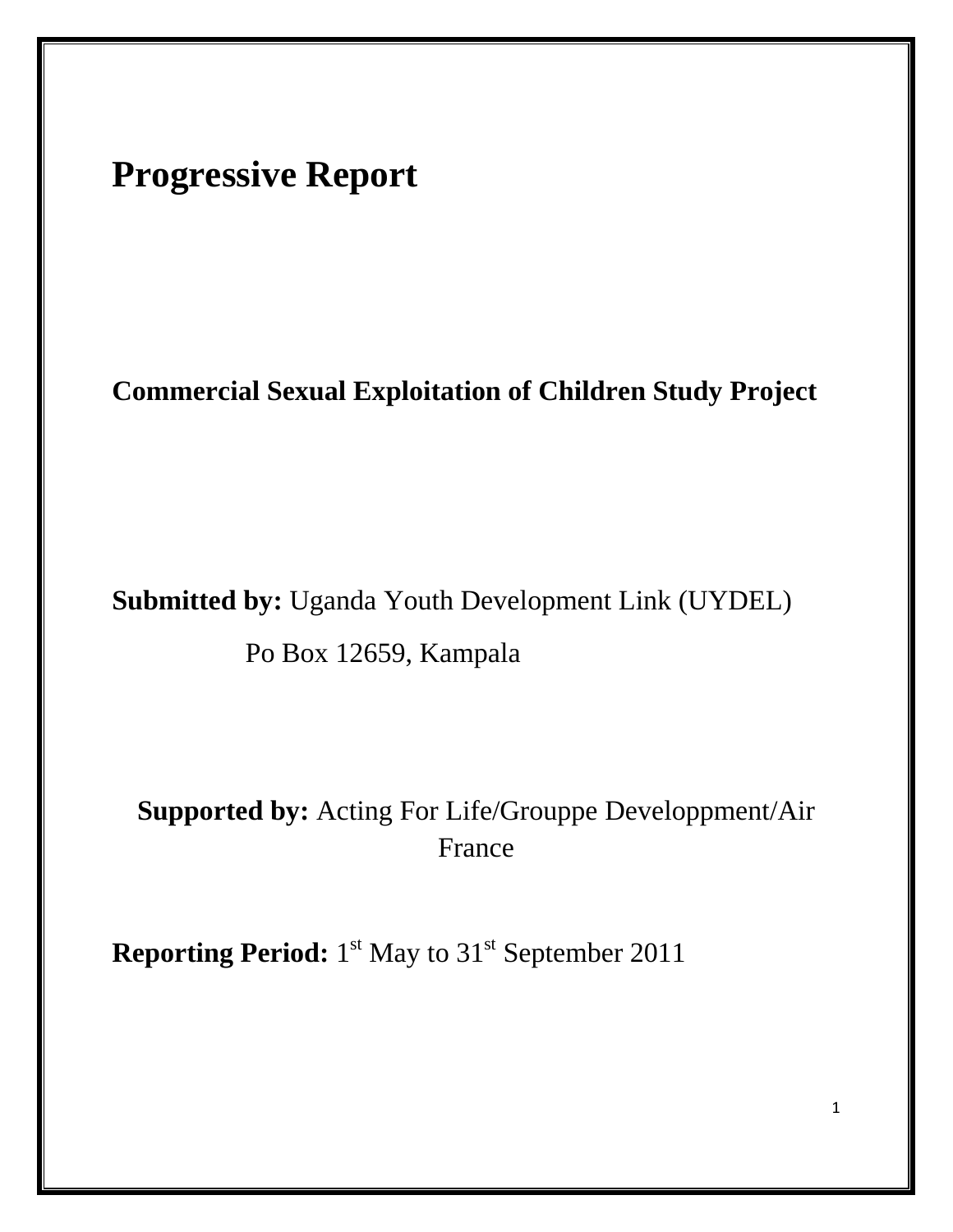## **Introduction:**

UYDEL undertook the Commercial Sexual Exploitation of Children study project since August 2010. A series of activities have been undertaken towards the achievement of the goals of this project. Below is a summary of how the report has been disseminated to different stakeholders.

## **Explanations for the Activities**

# **1. National dissemination workshop of the research**

This activity was undertaken on  $31<sup>st</sup>$  May 2011 at Hotel Triangle where various stakeholders from NGOs, CSOs, faith based institutions and media attended. All participants received copies of the study report to increase advocacy efforts for prevention of sexual exploitation of children in communities. A press conference was also held to launch the study to the media and country in general. The participants recommended that the report should as well be disseminated to line government departments to act based on the stated study recommendations.



*A cross section of the participants during the national dissemination workshop at Hotel Triangle*

**The table below shows the numbers of people who attended the national dissemination workshop**

| <b>Categories of participants</b>          | <b>Totals</b>   |
|--------------------------------------------|-----------------|
| Local Governments (Probation, Community 01 |                 |
| Development Officers, Chief Administrative |                 |
| Officers)                                  |                 |
| Private sector                             | 01              |
| Development partners (UN agencies)         | 02              |
| <b>Human Rights Organizations</b>          | 02              |
| NGOs/CBOs                                  | 30              |
| <b>Faith Based Organizations</b>           | 02              |
| Police                                     | $\overline{01}$ |
| <b>Tertiary Institutions of learning</b>   | $\Omega$        |
| Media                                      | 29              |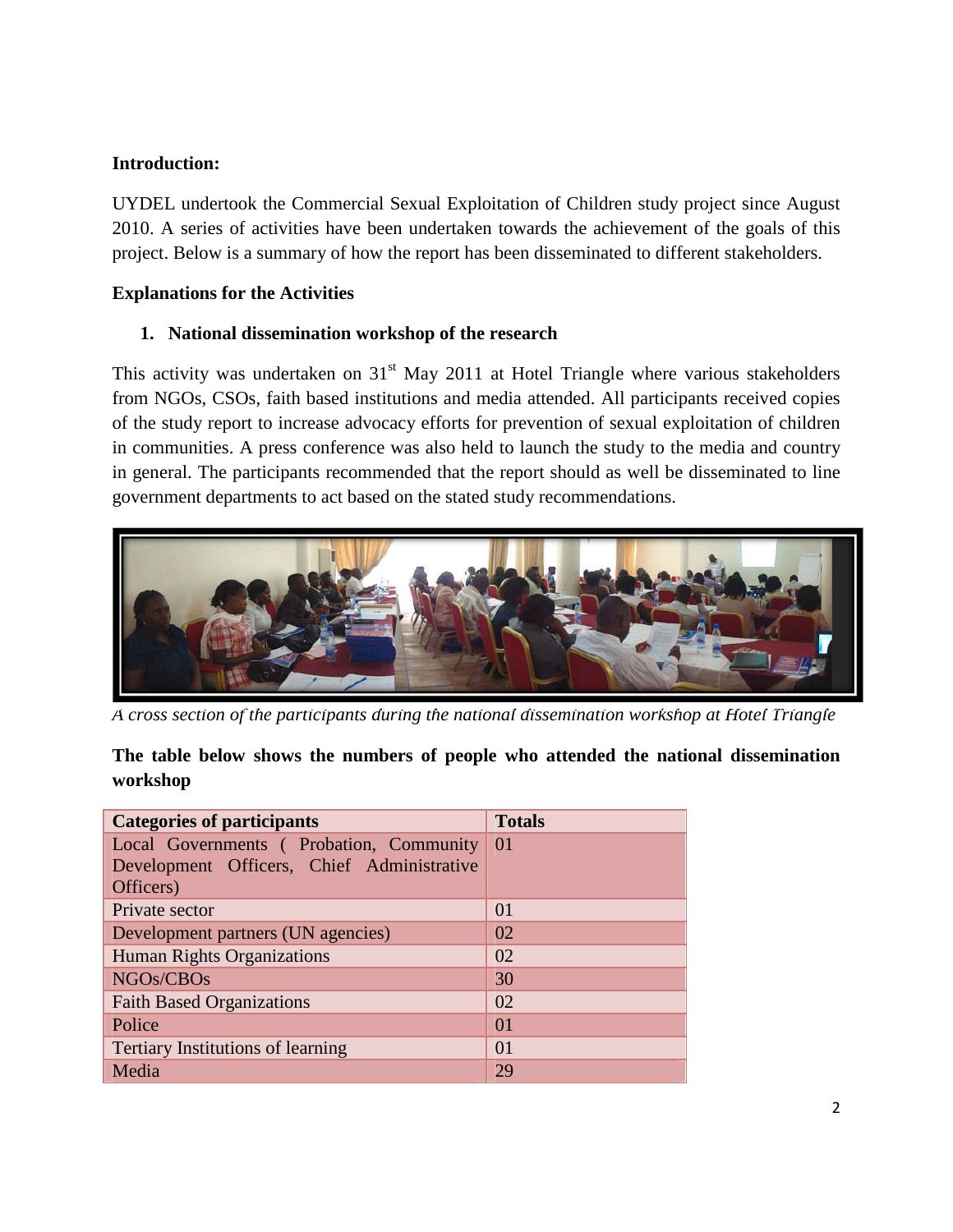#### **Total 69**

#### **Other CSEC Study dissemination fora:**

#### **a) National Advocacy forum on the plight of street children**

UYDEL made a presentation on the findings of the CSEC study at a national advocacy forum to commemorate the Day of the African Child under the theme: *"All Together for Urgent Actions in favour of street children"* organized by Uganda Parliamentary Forum for Children on 14<sup>th</sup> June 2011 at Imperial Royale Hotel. The forum attended by over 40 people provided a platform to discuss issues concerning children commercially sexually exploited and devising strategies on how to protect and promote the rights of these children.



*Mr. Mutaawe Rogers making a presentation during the national CSEC advocacy forum*

#### **2. District dissemination workshops of the research**

Five dissemination workshops were undertaken and completed. Below is a summary table showing the districts, and category of participants that attended the dissemination workshops

| <b>Districts covered</b>                                              | <b>Masaka</b>              | Bugiri                            | Lira                     | <b>Mbarara</b>                   | <b>Validation</b><br>of National<br><b>Action plan</b><br>in CSEC | <b>Trafficking</b><br>workshop       | <b>Totals</b> |
|-----------------------------------------------------------------------|----------------------------|-----------------------------------|--------------------------|----------------------------------|-------------------------------------------------------------------|--------------------------------------|---------------|
| <b>Dates</b>                                                          | $11^{th}$<br>March<br>2011 | $23^{\text{rd}}$<br>March<br>2011 | 8 <sup>th</sup><br>April | $14^{\text{th}}$<br>July<br>2011 | $28^{\text{th}}$ to $29^{\text{th}}$<br>March 2011                | $14^{th}$ to $18^{th}$<br>March 2011 |               |
| <b>of</b><br><b>Categories</b><br>participants<br>in<br>the districts |                            |                                   |                          |                                  |                                                                   |                                      |               |
| Local                                                                 | 11                         | 15                                | 10                       | 07                               |                                                                   | $\blacksquare$                       | 43            |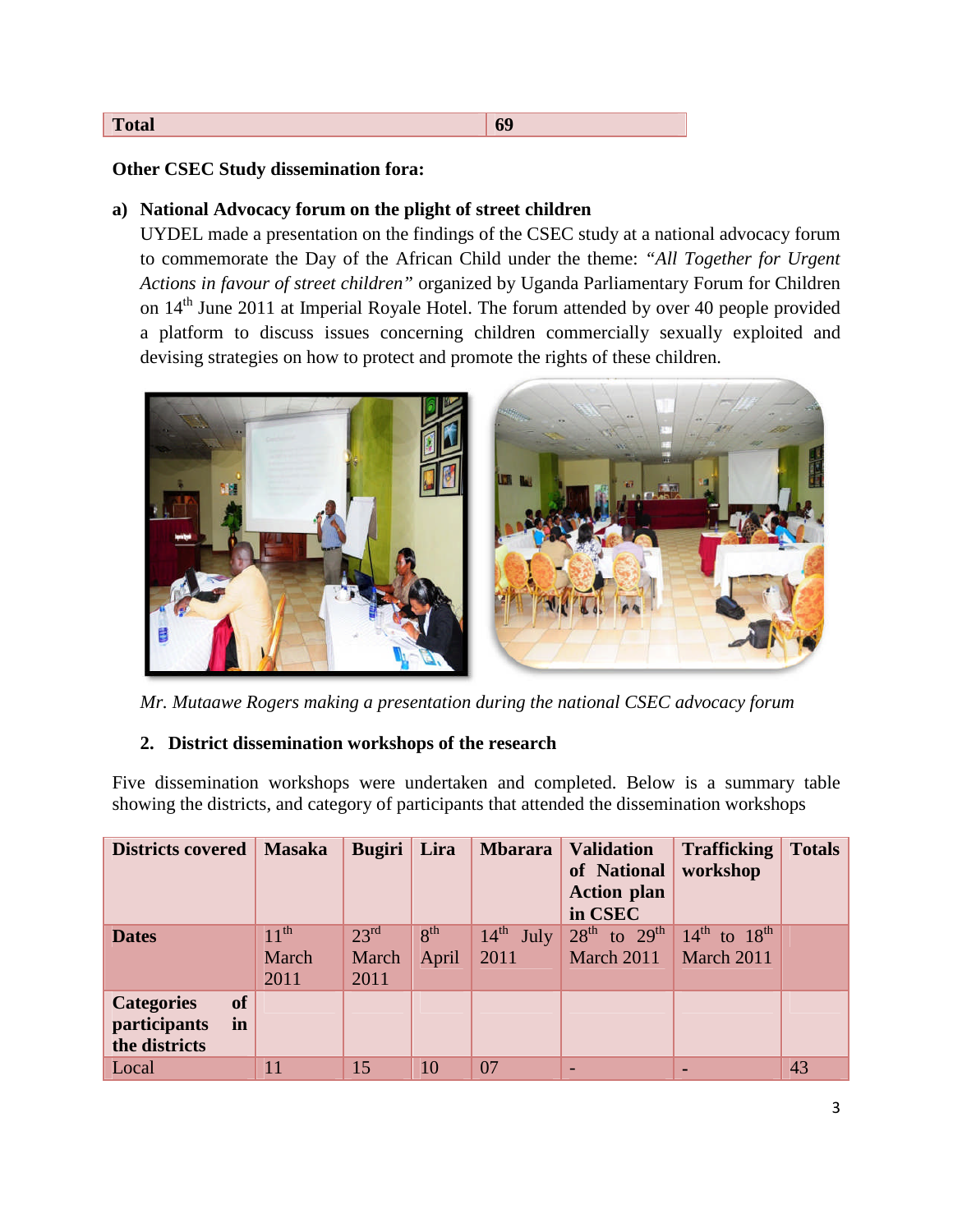| Governments<br>Probation,<br>Community<br>Development<br>Officers, Chief<br>Administrative<br>Officers) |                          |                          |                          |                          |    |                |     |
|---------------------------------------------------------------------------------------------------------|--------------------------|--------------------------|--------------------------|--------------------------|----|----------------|-----|
| NGOs/CBOs                                                                                               | 04                       | 13                       | 03                       | 13                       | 35 | 27             | 95  |
| Community                                                                                               | 01                       | 03                       | ٠                        | ÷                        | ÷. | -              | 04  |
| members                                                                                                 |                          |                          |                          |                          |    |                |     |
| Faith<br><b>Based</b>                                                                                   | 01                       | 02                       | $\overline{\phantom{0}}$ | 01                       | -  | $\blacksquare$ | 04  |
| Organizations                                                                                           |                          |                          |                          |                          |    |                |     |
| Police                                                                                                  | 05                       | 01                       | 02                       | ۰                        | н. | $\blacksquare$ | 08  |
| Judiciary                                                                                               | $\overline{\phantom{0}}$ | 01                       | $\overline{\phantom{a}}$ | $\overline{\phantom{0}}$ | -  | $\blacksquare$ | 01  |
| Media                                                                                                   | 01                       | ÷                        | 01                       | 02                       | H. | ٠              | 04  |
| Cultural                                                                                                |                          | $\overline{\phantom{0}}$ | 01                       |                          |    | $\blacksquare$ | 01  |
| institutions                                                                                            |                          |                          |                          |                          |    |                |     |
| <b>Totals</b>                                                                                           | 23                       | 35                       | 17                       | 23                       | 35 | 27             | 160 |

### **3. National Training workshop**

This national training workshop was conducted on  $7<sup>th</sup>$  and  $8<sup>th</sup>$  June 2011 at Hotel Triangle targeting 40 people from working with NGOs, CBOs, law enforcement and faith based institutions. The participants were trained using the chapters in the CSEC study report and trainees acquired skills in designing programs for prevention of CSEC and laws relating to children's rights issues.

The training was facilitated by professionals from the Ministry of Justice, Immigration Department, Uganda Police Anti child trafficking task force, ILO-IPEC, Department of Youth and Children in MOGLSD. Additionally, participants were exposed to the National Plan of Action on Child Sexual Abuse and Exploitation.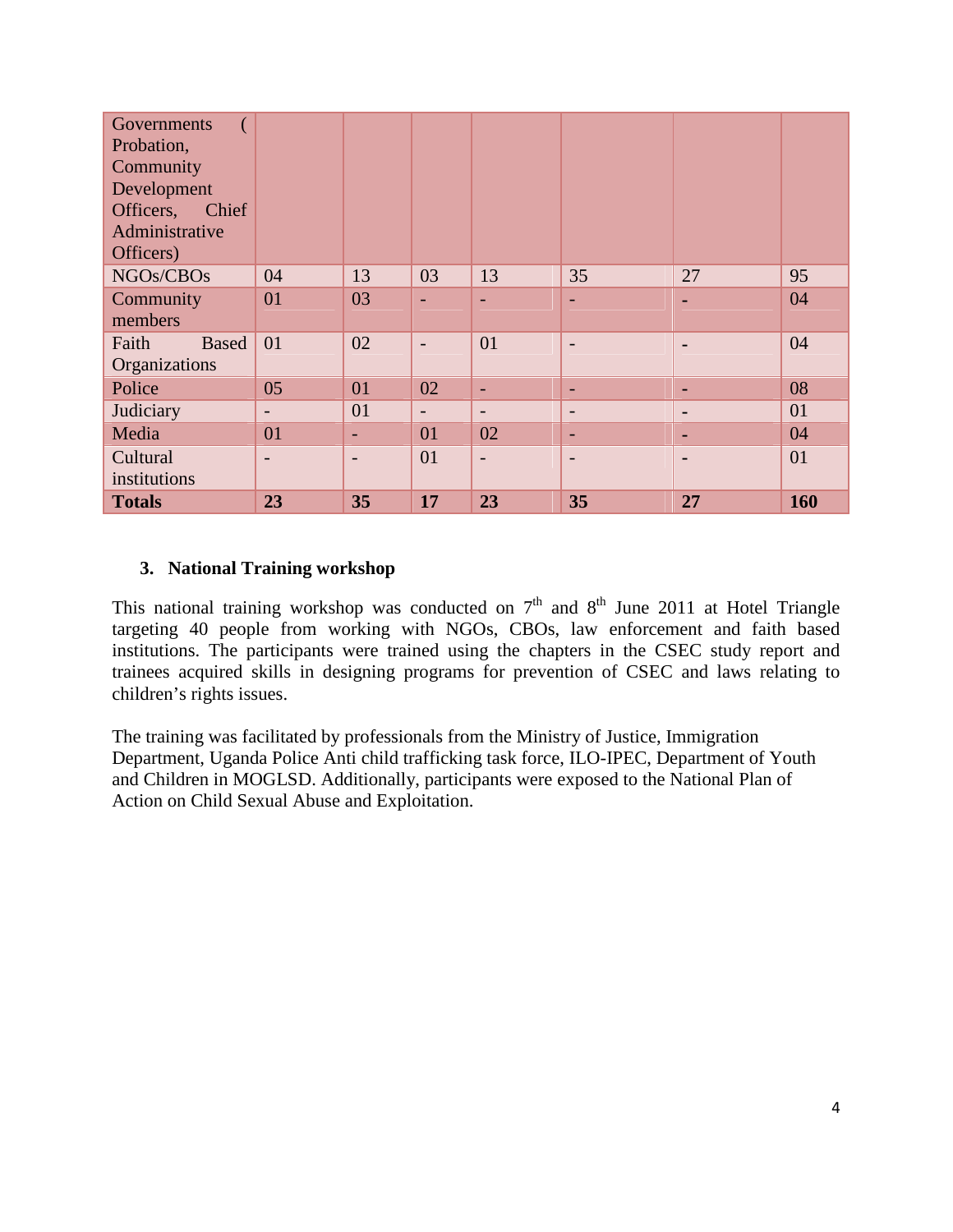

*Ms. Eunice Kisembo & Mr. Moses Binoga making their presentations at the training workshop*

| <b>Categories of participants</b>                             | <b>Totals</b> |
|---------------------------------------------------------------|---------------|
| Legal aid organizations                                       | 01            |
| NGOs/CBOs                                                     | 27            |
| <b>Faith Based Organizations</b>                              | 02            |
| Family and Child Protection Unit; Uganda Police   07<br>Force |               |
| <b>Total</b>                                                  | 40            |

#### **Table showing the numbers of people trained in prevention of CSEC**

#### **4. Workshop to improve national draft plan on CSEC**

Three major activities have taken place

- a) Participating in the 2 days meeting reviewing the National Action Plan on Child Sexual Abuse and Exploitation.
- b) UYDEL was requested to make a 2 hour presentation of the CSEC study and thereafter there was a press briefing.
- c) Press conference involving the commissioner and UYDEL Director. This was covered on 2 national Television and various radio stations. Members appreciated the study for exposing the CSEC problem.
- d) UYDEL was tasked to work with select committee of experts to review and finalize the NAP on Child Sexual Abuse and Exploitation. The review process took place on  $9<sup>th</sup>$  April 2011 at Hotel Triangle and this involved 12 people from Ministry of Youth and Children, Makerere University and private practitioners. The experts are professionals with enormous experience in developing national action plans of Worst Forms of Child Labour and OVCS which had also included CSEC issues in those plans and have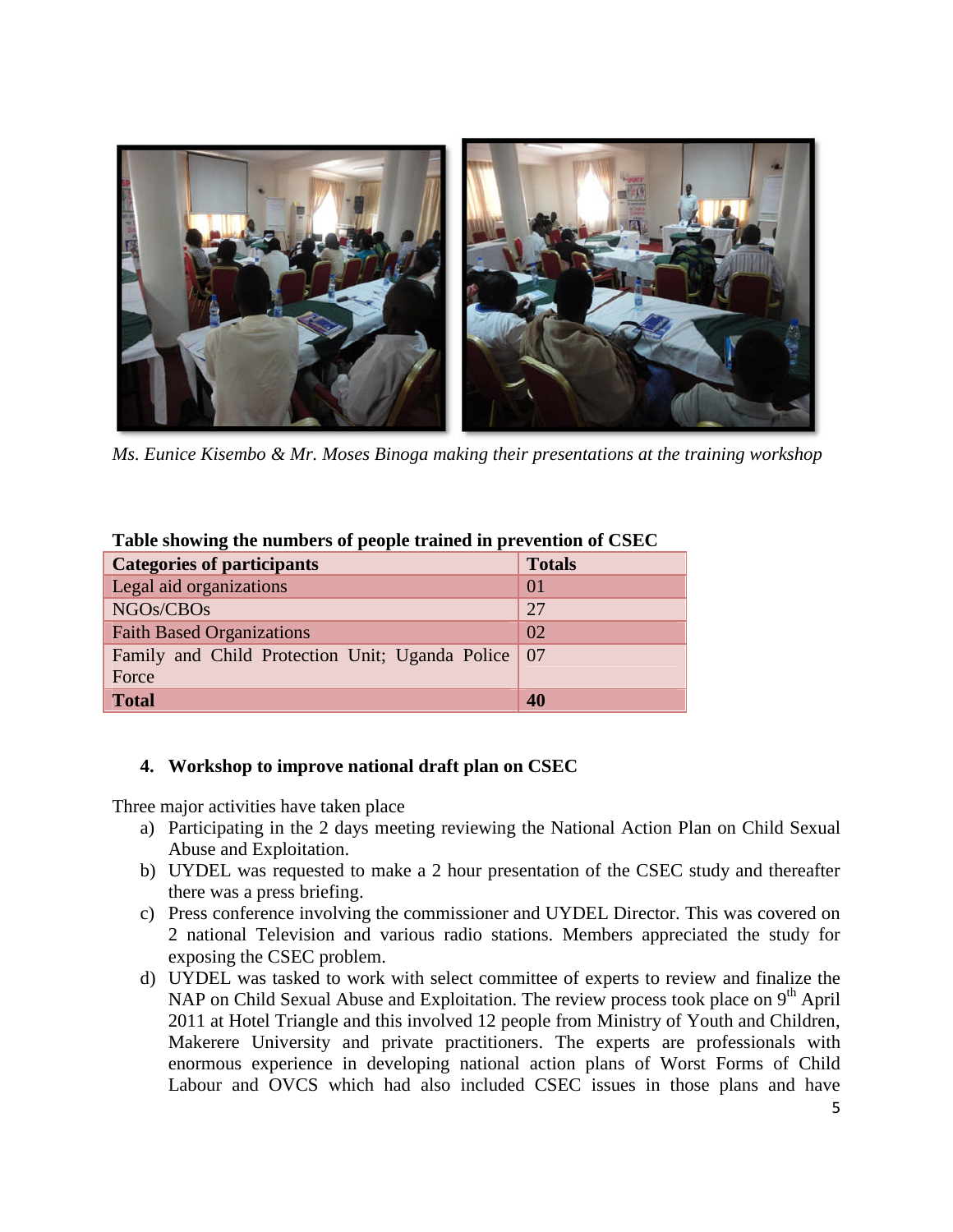expertise in working with children coerced into sexual exploitation. UYDEL has greatly helped to move this National Action Plan on CSEC because the plan could easily have been shelved and not prioritized by the Ministry of Youth and Children. The Ministry has many programmes and would not have given this plan the urgent attention it deserves.

e) Special editing and finalization of the NAP by selected team of experts.



*A team of 12 people deliberating on the National Plan of Action ob CSEC at Hotel Triangle*

## **5. Interactive workshop with Members of Parliament sitting on the children, justice, social services and health committees**

This breakfast meeting was attended by 39 Members of Parliament and 23 media personnel on 5th July 2011 at the Members Lounge at Parliament. UYDEL worked closely with Uganda Parliamentary Forum for Children (UPFC) to mobilize the MPs. The MPs generally decried the high levels of child sexual exploitation in the country and promised to champion the children's agenda together with other parliamentarians to cause accountability for institutions responsible for protecting children rights. Other MPs reiterated that they would move a motion on the floor of Parliament to get an update on the birth and registration process from the Ministry of Justice and Constitutional Affairs mandated to record all children born in the country to ease government planning. The MPs recommended strengthening the Local Council systems to track children migrating from one village to another; and strengthening family structures and other proposed collaboration with other countries with similar studies. The UPFC shall follow up these recommendations subsequently.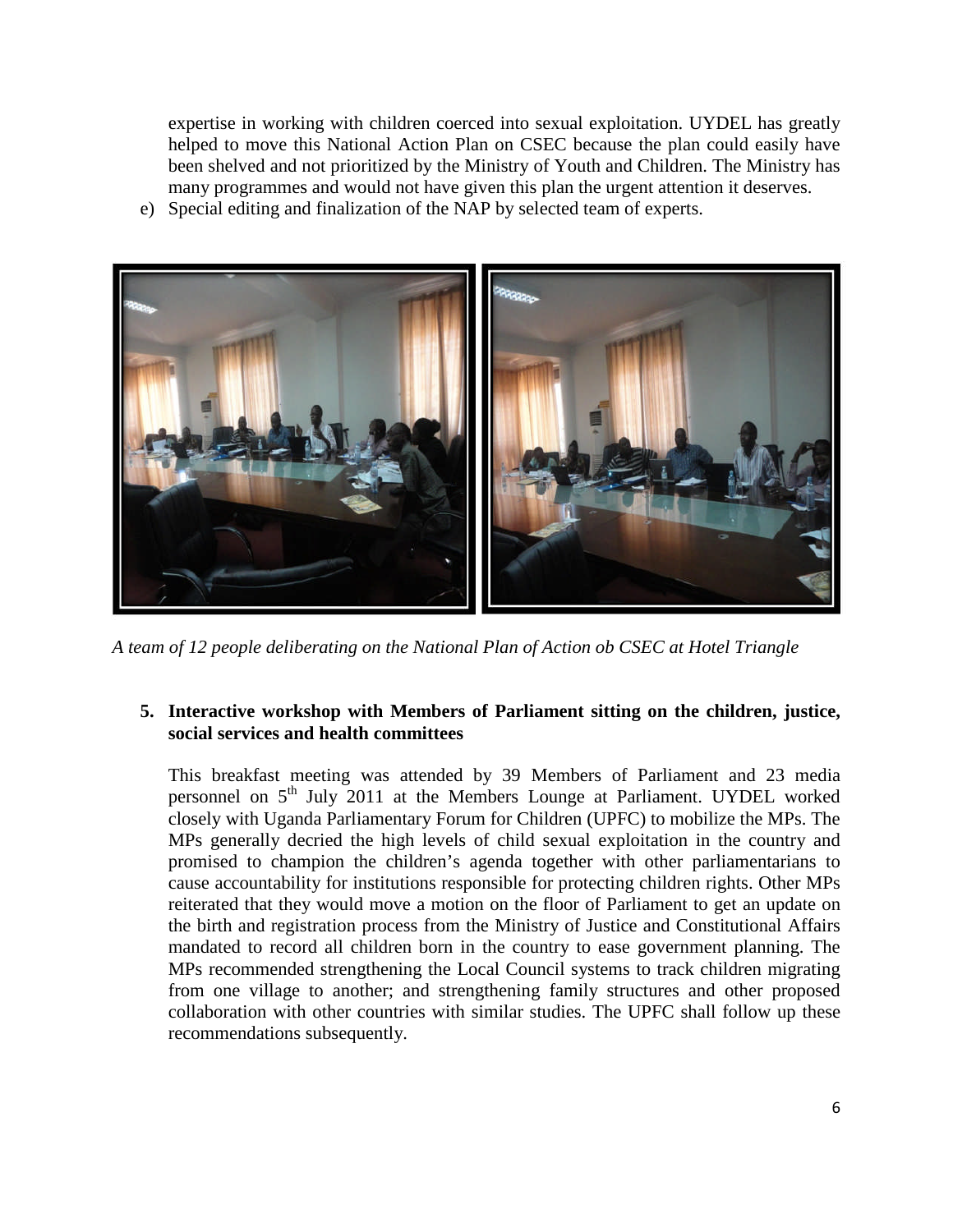

*A cross section of MPs listening to the CSEC presentation and one of the Hon. MPs making a contribution during the plenary session.*

# **6. Workshop with the Police on integration of CSEC module in Police training**

The meeting with enforcement arms of government was attended by 17 people on 1st July 2011 at Grand Imperial Hotel. Among the participants were: Uganda Police Force Commissioners in charge of Community Liaison/Community Policing; Child and Family Protection Department; Child Trafficking and Child Sacrifice Taskforce and Training department. In addition, representatives from Ministry of Justice, Ministry of Internal Affairs; Commissioner of Labour in the Ministry of Gender Labour and Social Development and Senior Probation officer participated in the meeting.



*Police officers and other people from enforcement arms of government during the meeting*

It was observed that police was no longer arresting bar/lodge managers exploiting children sexually, that people should seriously consider child education as an avenue of combating child sexual exploitation; that exploitation is closely linked with child trafficking and that there is need for advocate for government to create a functional Trafficking In Persons office coupled with political will. The Commissioner for Training reiterated that it would be important for UYDEL and other actors to work with Police training department to integrate CSEC modules into the police training curriculum.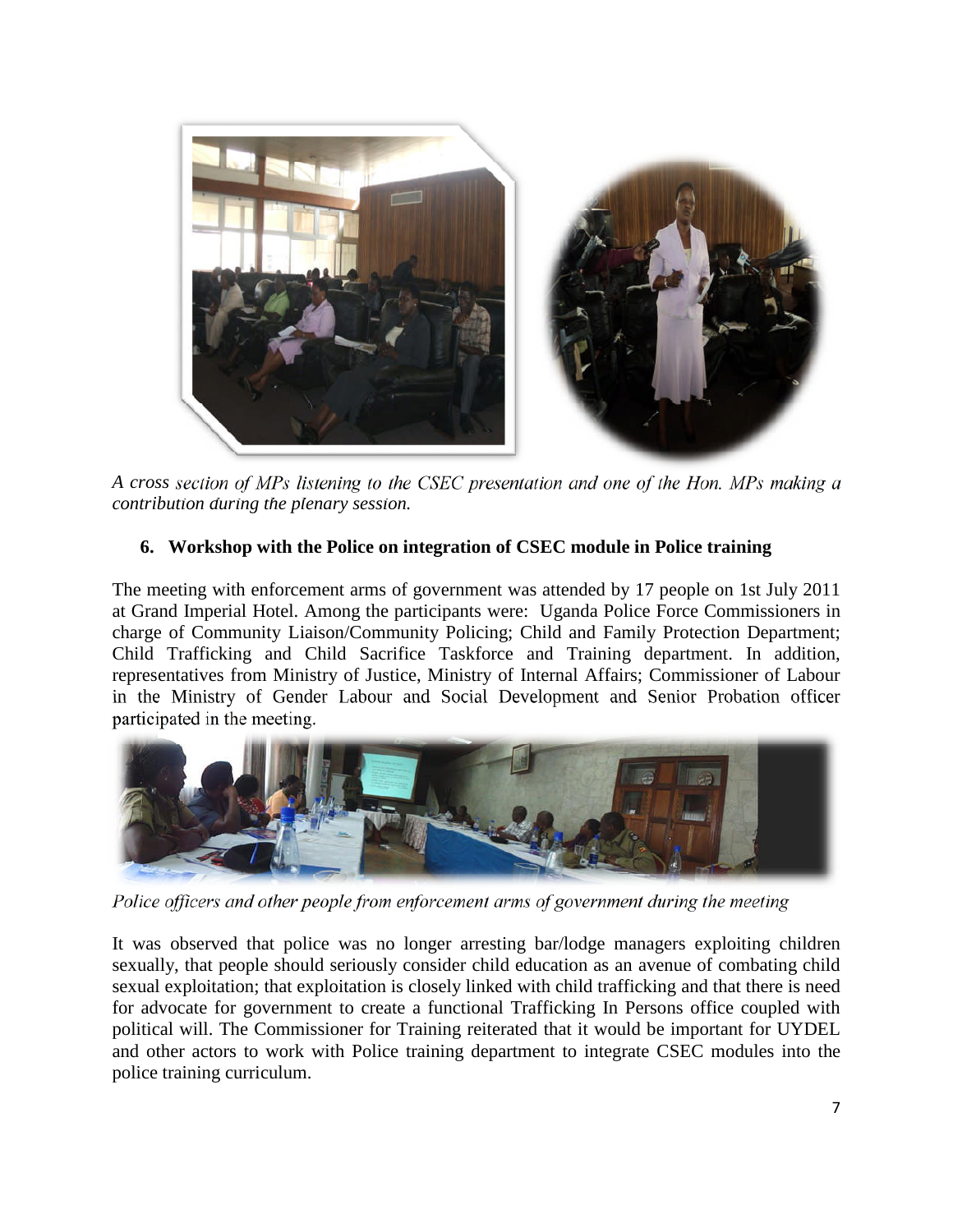

*Some of the participants listening attentively while police officers read through the CSEC study report during the workshop*

# **7. Meeting with Seven university social work and psychology schools on training and integration of CSEC module in their training**

This meeting took place on  $10<sup>th</sup>$  June 2010 at Hotel Triangle where three universities and one social workers' tertiary institution was represented. The members appreciated UYDEL for undertaking this indigenous study that in some cases men who sexually exploit children are established members of society. The concept of mainstreaming CSEC modules in tertiary institutions of learning requires developing concept notes, interventions and activities to geared towards advocacy for integration into the curriculum.

#### **8. Dissemination workshop in Mukono**

This took place on  $20<sup>th</sup>$  September 2011 and had 34 people in attendance. The workshop targeted NGOs, CBOs, district councilors, Local Government personnel, and teachers.

**9. Media training workshop in Kampala** This took place on  $21<sup>st</sup>$  September 2011 and had 18 journalists in attendance.

#### **Table showing the number of copies of the report disseminated to stakeholders**

| <b>Place</b>                                         | <b>Number of copies</b> |
|------------------------------------------------------|-------------------------|
| National dissemination workshop and launch of the 69 |                         |
| study report                                         |                         |
| National CSEC training workshop                      | 40                      |
| Meeting with tertiary institutions of learning       | 27                      |
| National advocacy forum to commemorate the Day       | 40                      |